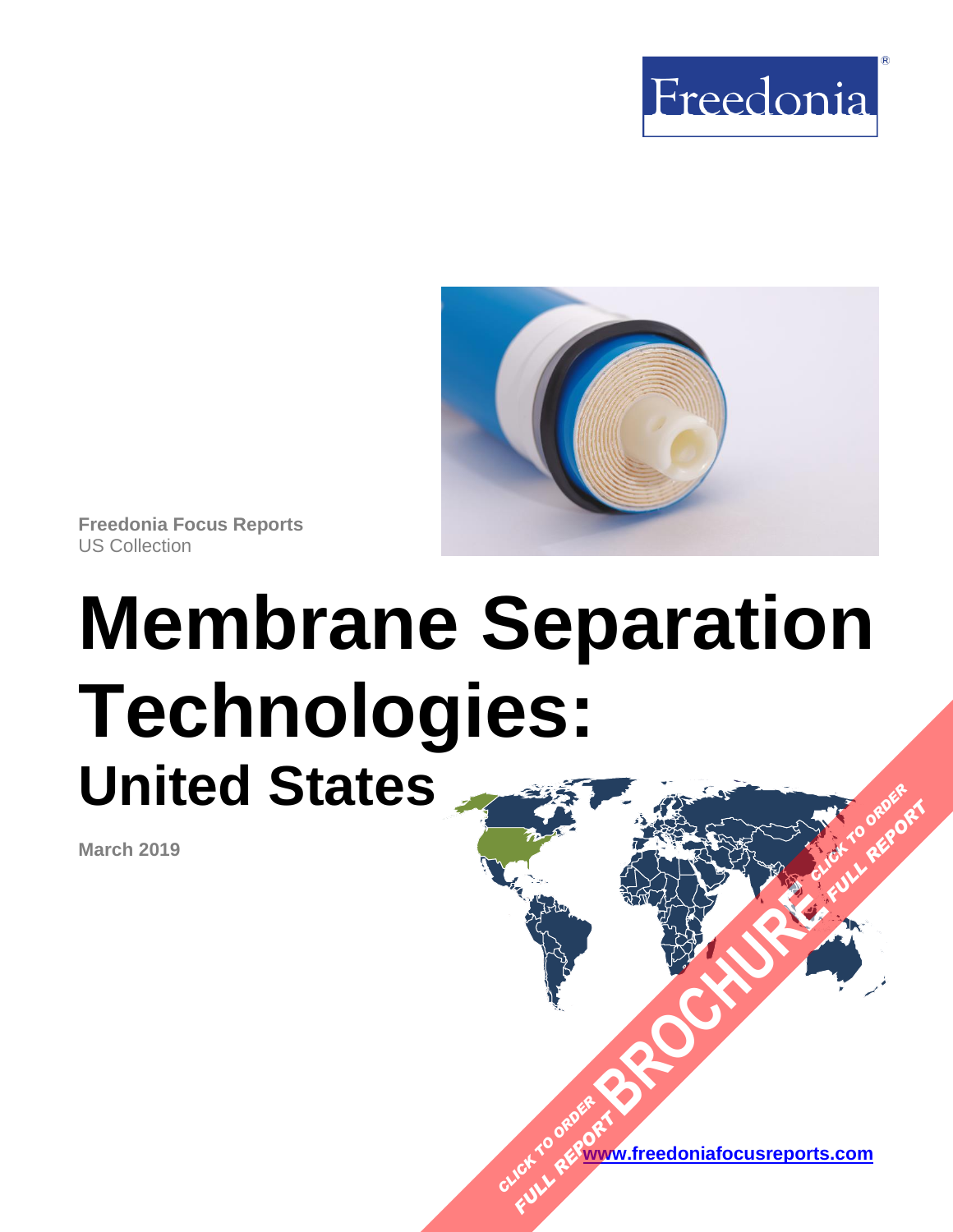# **Table of Contents**

| 1. Highlights                                 | 3  |
|-----------------------------------------------|----|
| 2. Market Environment                         | 4  |
| <b>Historical Trends</b>                      | 4  |
| Key Economic Indicators                       | 5  |
| Technology                                    | 6  |
| <b>Environmental &amp; Regulatory Factors</b> | 9  |
| North America Regional Outlook                | 11 |
| 3. Segmentation & Forecasts                   | 13 |
| Products                                      | 13 |
| Microfiltration                               | 14 |
| <b>Reverse Osmosis</b>                        | 15 |
| Ultrafiltration                               | 16 |
| <b>Other Membranes</b>                        | 16 |
| Markets                                       | 19 |
| <b>Water Treatment</b>                        | 20 |
| Food & Beverage Processing                    | 21 |
| <b>Wastewater Treatment</b>                   | 21 |
| <b>Pharmaceutical &amp; Medical</b>           | 22 |
| <b>Other Markets</b>                          | 22 |
| 4. Industry Structure                         | 24 |
| <b>Industry Characteristics</b>               | 24 |
| <b>Market Leaders</b>                         | 25 |
| Danaher                                       | 26 |
| Merck                                         | 27 |
| <b>SUEZ</b>                                   | 27 |
| 5. About This Report                          | 28 |
| Scope                                         | 28 |
| Sources                                       | 28 |
| <b>Industry Codes</b>                         | 29 |
| Freedonia Methodology                         | 29 |
| Resources                                     | 31 |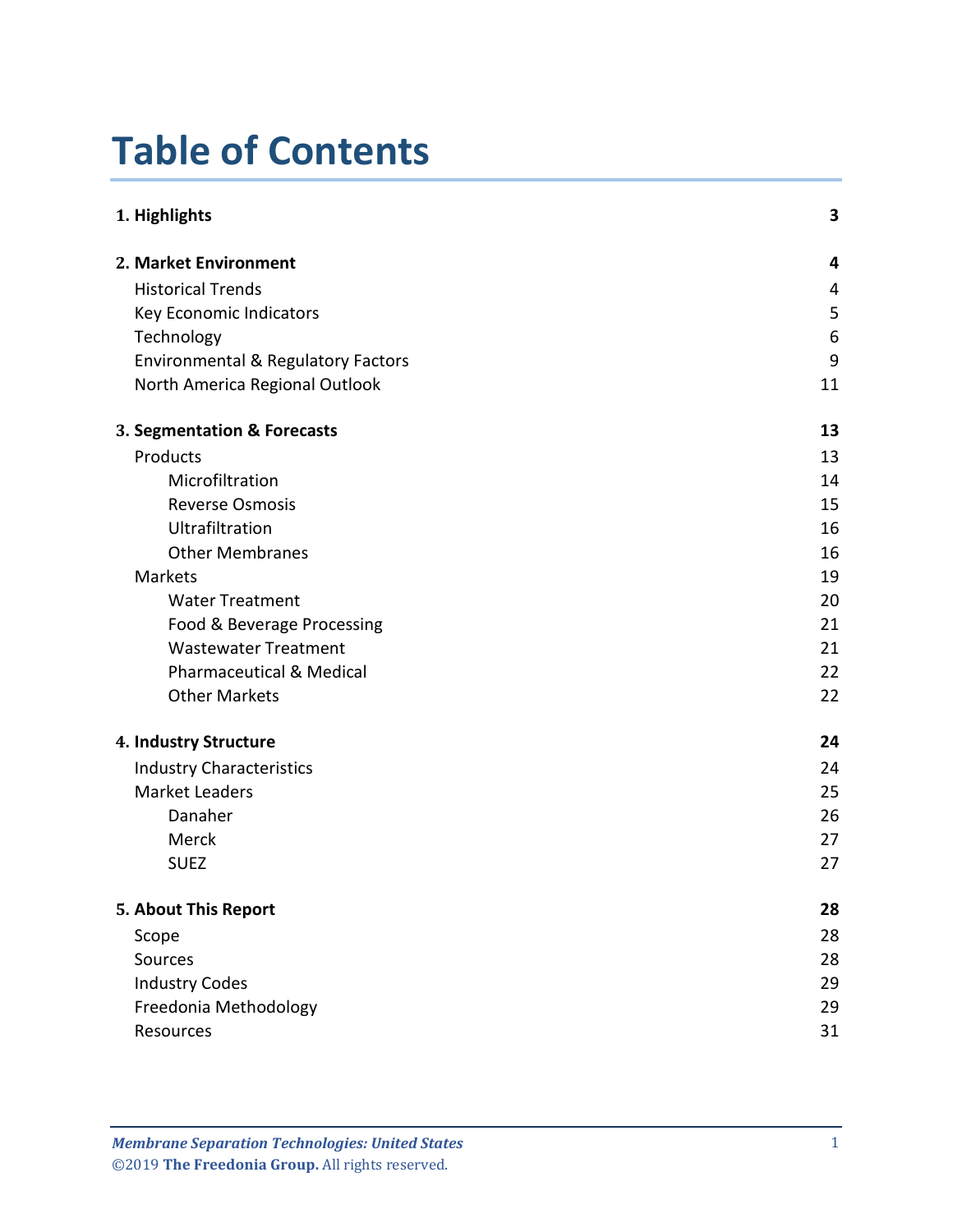# **List of Tables & Figures**

| Figure 1   Key Trends in the US Membrane Market, 2018 - 2023             | 3  |
|--------------------------------------------------------------------------|----|
| Figure 2   US Membrane Demand Trends, 2008 - 2018                        | 4  |
| Table 1   Key Indicators for US Membrane Demand, 2008 - 2023 (US\$ bil)  | 5  |
| Table 2   Advantages & Disadvantages of Membrane Separation Technologies | 7  |
| Figure 3   North America Membrane Demand by Country, 2018 (%)            | 11 |
| Figure 4   US Membrane Demand by Product, 2008 - 2023 (US\$ mil)         | 13 |
| Table 3   US Membrane Demand by Product, 2008 - 2023 (US\$ mil)          | 13 |
| Figure 5   US Membrane Demand by Product, 2008 - 2023 (%)                | 18 |
| Figure 6   US Membrane Demand by Market, 2008 - 2023 (US\$ mil)          | 19 |
| Table 4   US Membrane Demand by Market, 2008 - 2023 (US\$ mil)           | 19 |
| Figure 7   US Membrane Demand by Market, 2008 - 2023 (%)                 | 23 |
| Table 5   Selected Suppliers to the US Membrane Market                   | 26 |
| Table 6   NAICS & SIC Codes Related to Membranes                         | 29 |
|                                                                          |    |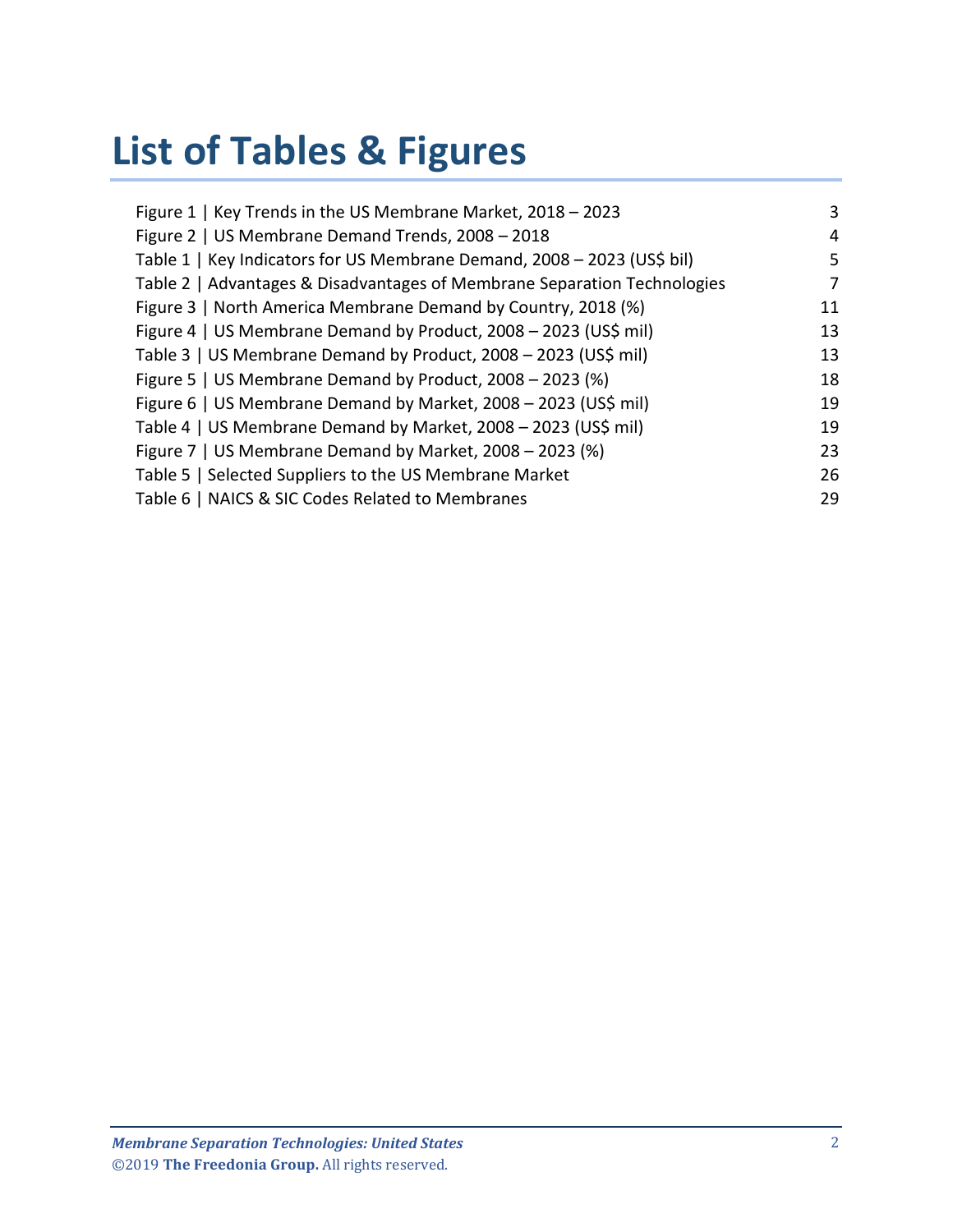# <span id="page-3-1"></span><span id="page-3-0"></span>**Scope**

This report forecasts to 2023 US membrane demand in nominal US dollars at the manufacturer level. Total demand is segmented by product in terms of:

- microfiltration
- reverse osmosis
- ultrafiltration
- other membranes such as nanofiltration, electrodialysis, and pervaporation

Total demand is also segmented by market as follows:

- water treatment
- food and beverage processing
- wastewater treatment
- pharmaceutical and medical
- other markets such as chemical processing, commercial and consumer water treatment, and electronics processing

To illustrate historical trends, total demand is provided in annual series from 2008 to 2018; the various segments are reported at five-year intervals for 2008, 2013, and 2018.

This report covers the market for membranes, which are permeable surfaces with pore sizes of less than 10 micrometers (μm). Only the membrane elements themselves are included in the scope of this report; membrane filtration units and other related equipment are excluded. Conventional particle filtration (i.e., filters with pore sizes greater than 10 μm) are also excluded.

Demand encompasses the sale of a membrane element from the manufacturer to distributors or end users. Additional markups due to the inclusion of the membrane in a larger system or from related services are excluded.

Key macroeconomic indicators are also provided with quantified trends. Other various topics, including profiles of pertinent leading suppliers, are covered in this report. A full outline of report items by page is available in the Table of Contents.

# <span id="page-3-2"></span>**Sources**

*Membrane Separation Technologies: United States* (FF35047) is based on *[Global Membrane](http://www.freedoniagroup.com/DocumentDetails.aspx?ReferrerId=FL-FOCUS&studyid=3718)  [Separation Technologies,](http://www.freedoniagroup.com/DocumentDetails.aspx?ReferrerId=FL-FOCUS&studyid=3718)* a comprehensive industry study published by The Freedonia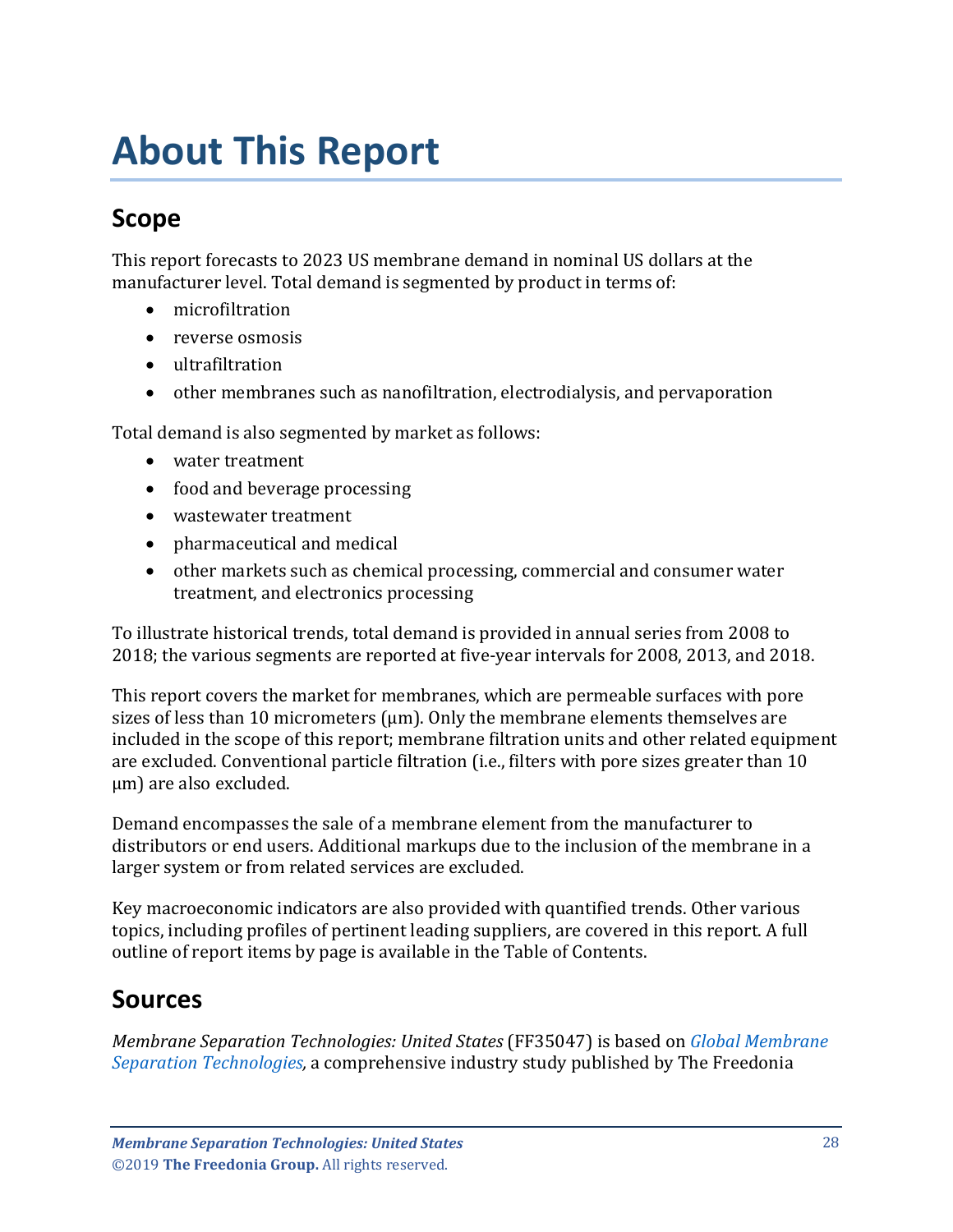Group. Reported findings represent the synthesis and analysis of data from various primary, secondary, macroeconomic, and demographic sources, such as:

- firms participating in the industry, and their suppliers and customers
- government/public agencies
- intergovernmental and non-governmental organizations
- trade associations and their publications
- the business and trade press
- indicator forecasts by The Freedonia Group
- the findings of other reports and studies by The Freedonia Group

Specific sources and additional resources are listed in the Resources section of this publication for reference and to facilitate further research.

# <span id="page-4-0"></span>**Industry Codes**

<span id="page-4-2"></span>

| Table 6   NAICS & SIC Codes Related to Membranes |                                                                           |                                           |                                                                         |  |
|--------------------------------------------------|---------------------------------------------------------------------------|-------------------------------------------|-------------------------------------------------------------------------|--|
| <b>NAICS/SCIAN 2007</b>                          |                                                                           | <b>SIC</b>                                |                                                                         |  |
| North American Industry Classification System    |                                                                           | <b>Standard Industrial Classification</b> |                                                                         |  |
| 325188                                           | All Other Basic Inorganic Chemical<br>Manufacturing                       | 2819                                      | Industrial Inorganic Chemicals, NEC                                     |  |
| 325211                                           | <b>Plastics Material and Resin Manufacturing</b>                          | 2821                                      | Plastics Materials, Synthetic Resins, and<br>Nonvulcanizable Elastomers |  |
| 325212                                           | Synthetic Rubber Manufacturing                                            | 2822                                      | Synthetic Rubber (Vulcanizable Elastomers)                              |  |
| 325220                                           | Artificial and Synthetic Fibers and Filaments<br>Manufacturing            | 2823                                      | Cellulosic Manmade Fibers                                               |  |
| 325221                                           | <b>Cellulosic Organic Fiber Manufacturing</b>                             | 2824                                      | Noncellulosic Manmade Fibers                                            |  |
| 325222                                           | Noncellulosic Organic Fiber Manufacturing                                 | 2830                                      | <b>Chemicals &amp; Allied Products</b>                                  |  |
| 325414                                           | Biological Product (except Diagnostic)<br>Manufacturing                   | 2836                                      | <b>Biological Products, Except Diagnostic</b><br>Substances             |  |
| 327110                                           | Pottery, Ceramics, and Plumbing Fixture<br>Manufacturing                  | 3496                                      | Miscellaneous Fabricated Wire Products                                  |  |
| 332618                                           | Other Fabricated Wire Product Manufacturing                               |                                           |                                                                         |  |
| 333318                                           | Other Commercial and Service Industry<br><b>Machinery Manufacturing</b>   |                                           |                                                                         |  |
| 333999                                           | All Other Miscellaneous General Purpose<br><b>Machinery Manufacturing</b> |                                           |                                                                         |  |

Source: US Census Bureau

# <span id="page-4-1"></span>**Freedonia Methodology**

The Freedonia Group, a subsidiary of MarketResearch.com, has been in business for more than 30 years and in that time has developed a comprehensive approach to data analysis that takes into account the variety of industries covered and the evolving needs of our customers.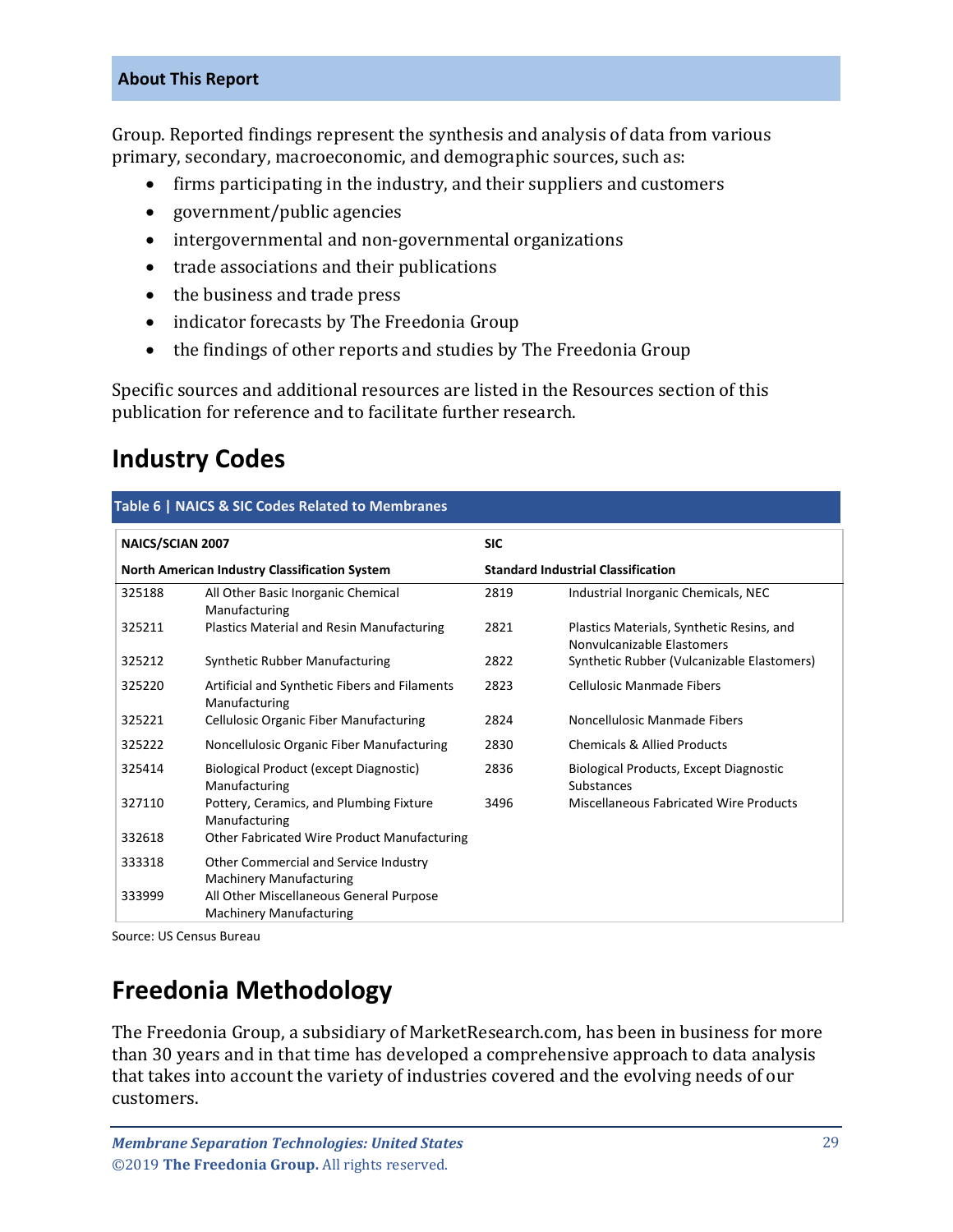Every industry presents different challenges in market sizing and forecasting, and this requires flexibility in methodology and approach. Freedonia methodology integrates a variety of quantitative and qualitative techniques to present the best overall picture of a market's current position as well as its future outlook: When published data are available, we make sure they are correct and representative of reality. We understand that published data often have flaws either in scope or quality, and adjustments are made accordingly. Where no data are available, we use various methodologies to develop market sizing (both top-down and bottom-up) and then triangulate those results to come up with the most accurate data series possible. Regardless of approach, we also talk to industry participants to verify both historical perspective and future growth opportunities.

Methods used in the preparation of Freedonia market research include, but are not limited to, the following activities: comprehensive data mining and evaluation, primary research, consensus forecasting and analysis, ratio analysis using key indicators, regression analysis, end use growth indices and intensity factors, purchase power parity adjustments for global data, consumer and end user surveys, market share and corporate sales analysis, product lifespan analysis, product or market life cycle analysis, graphical data modeling, long-term historical trend analysis, bottom-up and top-down demand modeling, and comparative market size ranking.

Freedonia quantifies trends in various measures of growth and volatility. Growth (or decline) expressed as an average annual growth rate (AAGR) is the least squares growth rate, which takes into account all available datapoints over a period. The volatility of datapoints around a least squares growth trend over time is expressed via the coefficient of determination, or  $r^2$ . The most stable data series relative to the trend carries an  $r^2$  value of 1.0; the most volatile – 0.0. Growth calculated as a compound annual growth rate (CAGR) employs, by definition, only the first and last datapoints over a period. The CAGR is used to describe forecast growth, defined as the expected trend beginning in the base year and ending in the forecast year. Readers are encouraged to consider historical volatility when assessing particular annual values along the forecast trend, including in the forecast year.

## **Copyright & Licensing**

The full report is protected by copyright laws of the United States of America and international treaties. The entire contents of the publication are copyrighted by The Freedonia Group.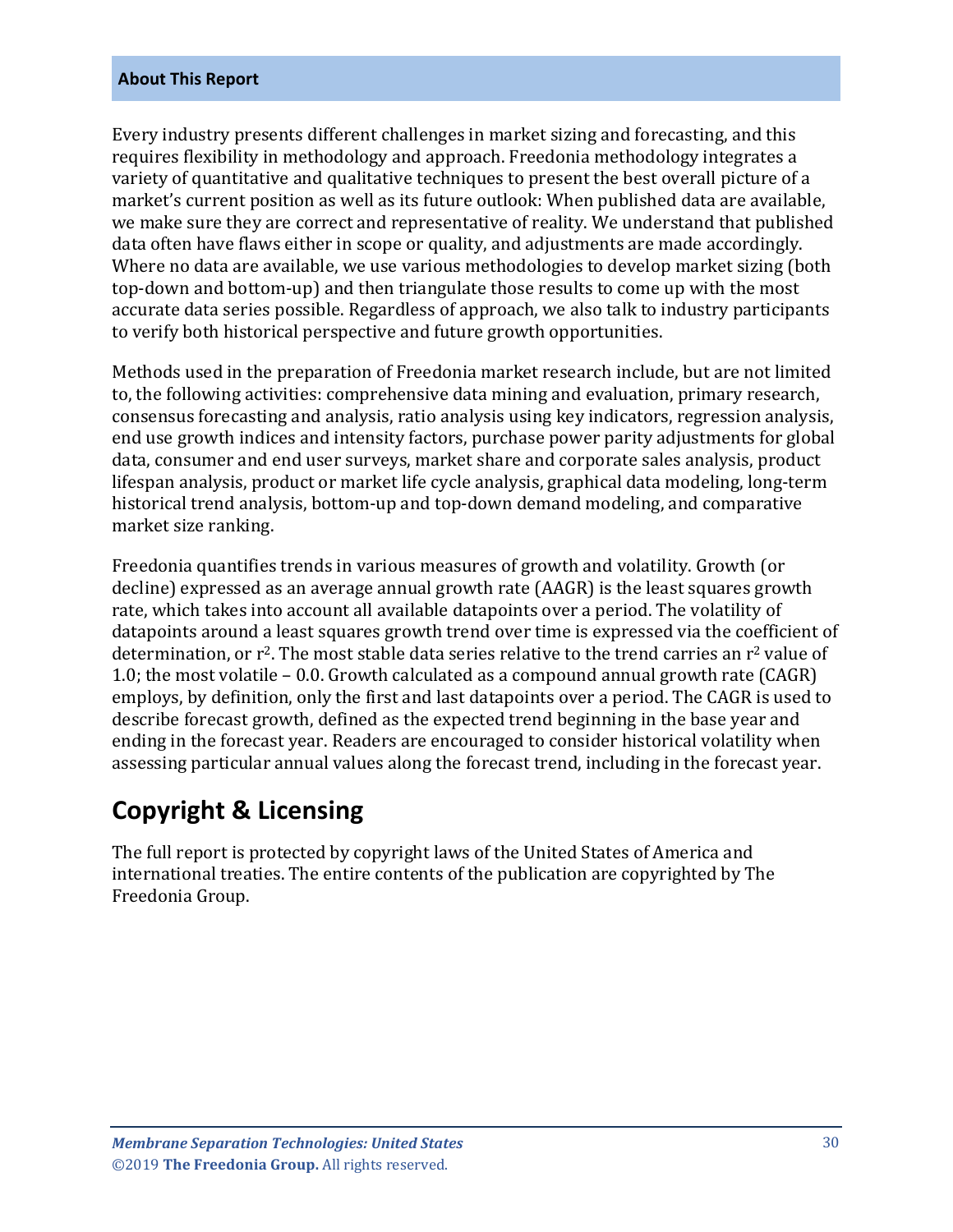## <span id="page-6-0"></span>**Resources**

#### **The Freedonia Group**

 *[Global Membrane Separation Technologies](http://www.freedoniagroup.com/DocumentDetails.aspx?ReferrerId=FL-FOCUS&studyid=3718)* **[Freedonia Industry Studies](http://www.freedoniagroup.com/Home.aspx?ReferrerId=FL-Focus)**  *[Consumer Water Treatment Systems in the US](http://www.freedoniagroup.com/DocumentDetails.aspx?ReferrerId=FL-FOCUS&studyid=3567) [Food Safety Products in the US](http://www.freedoniagroup.com/DocumentDetails.aspx?ReferrerId=FL-FOCUS&studyid=3613) [Global Activated Carbon](http://www.freedoniagroup.com/DocumentDetails.aspx?ReferrerId=FL-FOCUS&studyid=3692) [Global Aquaculture: Feed, Equipment, & Chemicals](http://www.freedoniagroup.com/DocumentDetails.aspx?ReferrerId=FL-FOCUS&studyid=3618) [Global Consumer Water Treatment Systems](http://www.freedoniagroup.com/DocumentDetails.aspx?ReferrerId=FL-FOCUS&studyid=3651) [Global Nonwovens](http://www.freedoniagroup.com/DocumentDetails.aspx?ReferrerId=FL-FOCUS&studyid=3693) [Global Pumps Market](http://www.freedoniagroup.com/DocumentDetails.aspx?ReferrerId=FL-FOCUS&studyid=3625) [Global Water Disinfection Equipment Market](http://www.freedoniagroup.com/DocumentDetails.aspx?ReferrerId=FL-FOCUS&studyid=3563) [Global Water Filtration Equipment Markets](http://www.freedoniagroup.com/DocumentDetails.aspx?ReferrerId=FL-FOCUS&studyid=3568) Pipe: [Products & Markets](http://www.freedoniagroup.com/DocumentDetails.aspx?ReferrerId=FL-FOCUS&studyid=3675)* **[Freedonia Focus Reports](https://www.freedoniafocusreports.com/redirect.asp?progid=89534&url=/)**

 *[Air & Fluid Filters: United States](https://www.freedoniafocusreports.com/Air-Fluid-Filters-United-States-FF70012/?progid=89534) [Beverages: United States](https://www.freedoniafocusreports.com/Beverages-United-States-FF10023/?progid=89534) [Bottled Water: United States](https://www.freedoniafocusreports.com/Bottled-Water-United-States-FF10011/?progid=89534) [Consumer Water Treatment Systems: United States](https://www.freedoniafocusreports.com/Consumer-Water-Treatment-Systems-United-States-FF90023/?progid=89534) [Food Retail: United States](https://www.freedoniafocusreports.com/Food-Retail-United-States-FF10061/?progid=89534) [Healthcare: United States](https://www.freedoniafocusreports.com/Healthcare-United-States-FF40017/?progid=89534) [Pharmaceuticals: United States](https://www.freedoniafocusreports.com/Pharmaceuticals-United-States-FF40040/?progid=89534) [Potable Water Pipe: United States](https://www.freedoniafocusreports.com/Potable-Water-Pipe-United-States-FF60112/?progid=89534) [Water: United States](https://www.freedoniafocusreports.com/Water-United-States-FF95025/?progid=89534)* **[Freedonia Custom Research](http://www.freedoniagroup.com/CustomResearch.aspx?ReferrerId=FL-Focus)**

### **Trade Publications**

*Beverage Industry Filtration + Separation Filtration News Food Processing Process Industry Informer Processing Magazine Treatment Plant Operator Water & Wastewater News Water Conditioning and Purification Water Desalination + Reuse Water Online*